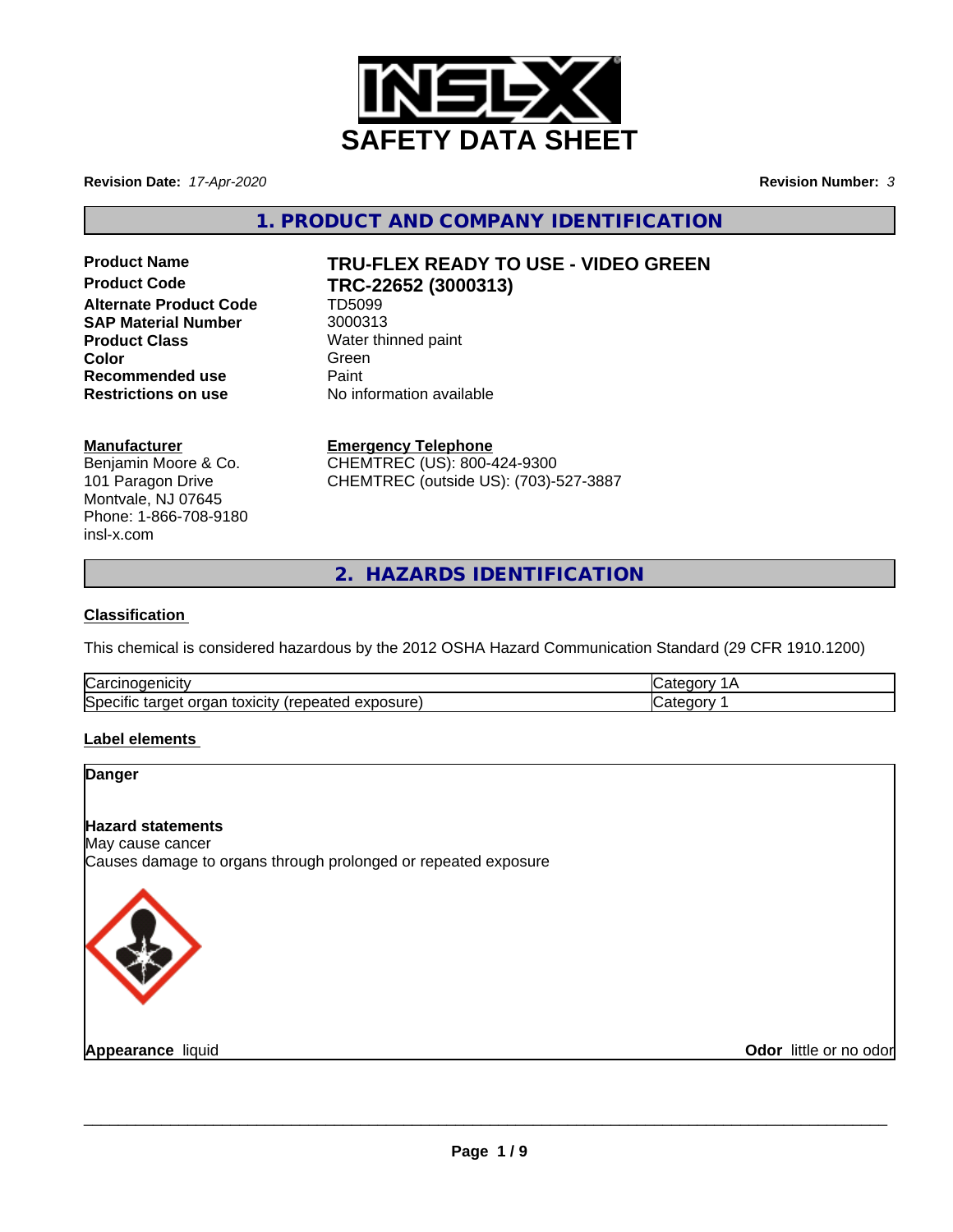#### **Precautionary Statements - Prevention**

Obtain special instructions before use Do not handle until all safety precautions have been read and understood Use personal protective equipment as required Do not breathe dust/fume/gas/mist/vapors/spray Wash face, hands and any exposed skin thoroughly after handling Do not eat, drink or smoke when using this product

#### **Precautionary Statements - Response**

IF exposed or concerned: Get medical advice/attention

### **Precautionary Statements - Storage**

Store locked up

#### **Precautionary Statements - Disposal**

Dispose of contents/container to an approved waste disposal plant

#### **Hazards not otherwise classified (HNOC)**

Not applicable

#### **Other information**

No information available

# **3. COMPOSITION INFORMATION ON COMPONENTS**

| <b>Chemical name</b>                                                         | CAS No.    | Weight-%    |
|------------------------------------------------------------------------------|------------|-------------|
| Silica, crystalline                                                          | 14808-60-7 | $30 - 35$   |
| Talc                                                                         | 14807-96-6 | - 5         |
| Chromium oxide                                                               | 1308-38-9  | - 5         |
| Propanoic acid, 2-methyl-, monoester with<br>2,2,4-trimethyl-1,3-pentanediol | 25265-77-4 | $\cdot$ - 5 |
| Sodium C14-C16 olefin sulfonate                                              | 68439-57-6 | $0.1 - 0.5$ |

# **4. FIRST AID MEASURES General Advice** No hazards which require special first aid measures. **Eye Contact Rinse thoroughly with plenty of water for at least 15 minutes and consult a** physician. **Skin Contact** With Soap and plenty of water while removing all vertex while removing all contaminated clothes and shoes. **Inhalation** Move to fresh air. If symptoms persist, call a physician. **Ingestion Example 2** Clean mouth with water and afterwards drink plenty of water. Consult a physician if necessary. **Most Important Symptoms/Effects** None known.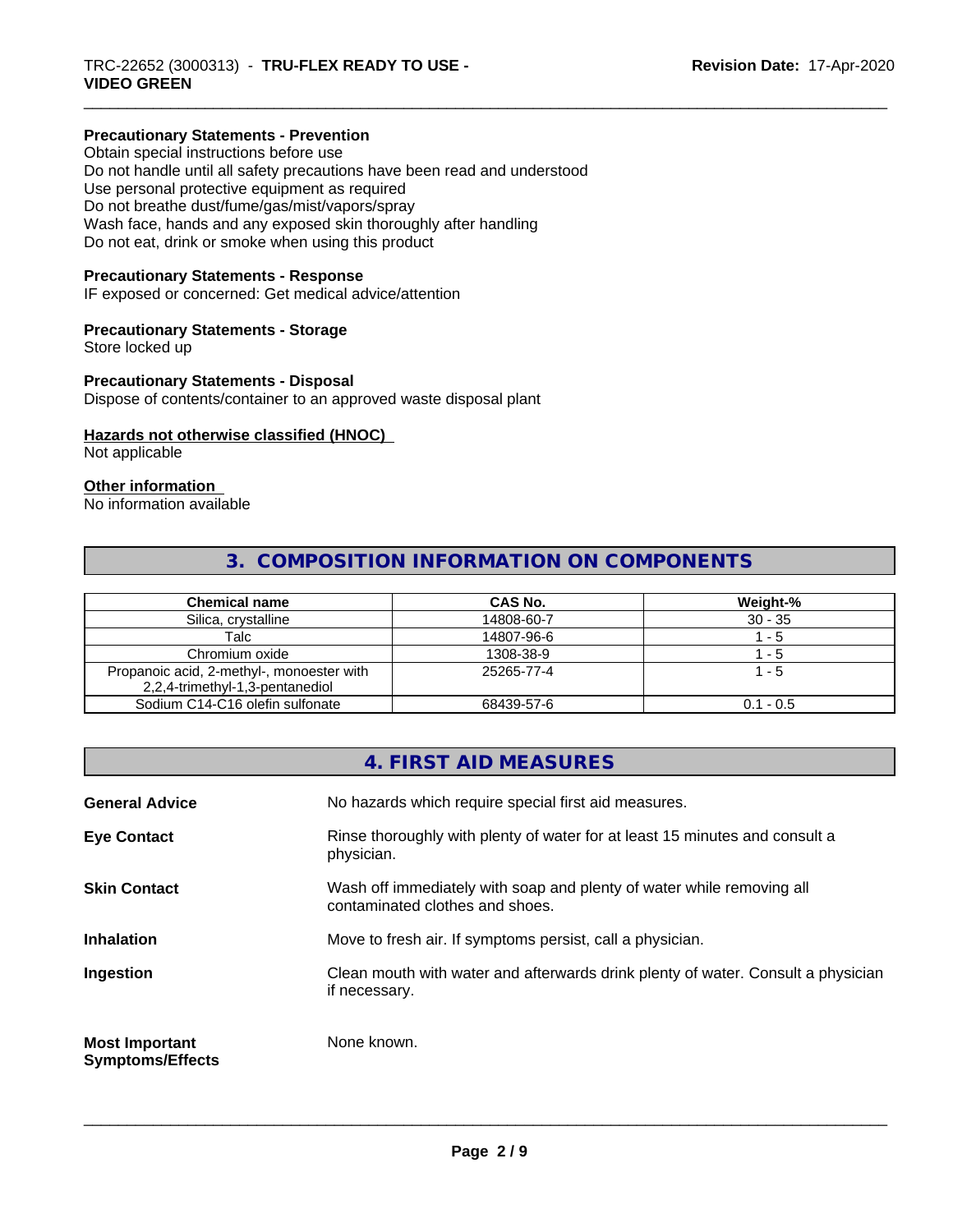| <b>Notes To Physician</b>                                                        | Treat symptomatically.    |                                                    |                                                                                                                 |
|----------------------------------------------------------------------------------|---------------------------|----------------------------------------------------|-----------------------------------------------------------------------------------------------------------------|
|                                                                                  | 5. FIRE-FIGHTING MEASURES |                                                    |                                                                                                                 |
| <b>Suitable Extinguishing Media</b>                                              |                           |                                                    | Use extinguishing measures that are appropriate to local<br>circumstances and the surrounding environment.      |
| Protective equipment and precautions for firefighters                            |                           | and full protective gear.                          | As in any fire, wear self-contained breathing apparatus<br>pressure-demand, MSHA/NIOSH (approved or equivalent) |
| <b>Specific Hazards Arising From The Chemical</b>                                |                           | extreme heat.                                      | Closed containers may rupture if exposed to fire or                                                             |
| <b>Sensitivity to mechanical impact</b>                                          |                           | No                                                 |                                                                                                                 |
| Sensitivity to static discharge                                                  |                           | No                                                 |                                                                                                                 |
| <b>Flash Point Data</b><br>Flash point (°F)<br>Flash Point (°C)<br><b>Method</b> |                           | Not applicable<br>Not applicable<br>Not applicable |                                                                                                                 |
| <b>Flammability Limits In Air</b>                                                |                           |                                                    |                                                                                                                 |
| Lower flammability limit:<br><b>Upper flammability limit:</b>                    |                           | Not applicable<br>Not applicable                   |                                                                                                                 |
| Health: 1<br><b>NFPA</b>                                                         | Flammability: 0           | Instability: 0                                     | <b>Special: Not Applicable</b>                                                                                  |
| <b>NFPA Legend</b><br>0 - Not Hazardous<br>Citata de la c                        |                           |                                                    |                                                                                                                 |

- 1 Slightly
- 2 Moderate
- 3 High
- 4 Severe

*The ratings assigned are only suggested ratings, the contractor/employer has ultimate responsibilities for NFPA ratings where this system is used.*

*Additional information regarding the NFPA rating system is available from the National Fire Protection Agency (NFPA) at www.nfpa.org.*

# **6. ACCIDENTAL RELEASE MEASURES**

| <b>Personal Precautions</b>      | Avoid contact with skin, eyes and clothing. Ensure adequate ventilation.                             |
|----------------------------------|------------------------------------------------------------------------------------------------------|
| <b>Other Information</b>         | Prevent further leakage or spillage if safe to do so.                                                |
| <b>Environmental precautions</b> | See Section 12 for additional Ecological Information.                                                |
| <b>Methods for Cleaning Up</b>   | Soak up with inert absorbent material. Sweep up and shovel into suitable<br>containers for disposal. |
|                                  |                                                                                                      |

# **7. HANDLING AND STORAGE**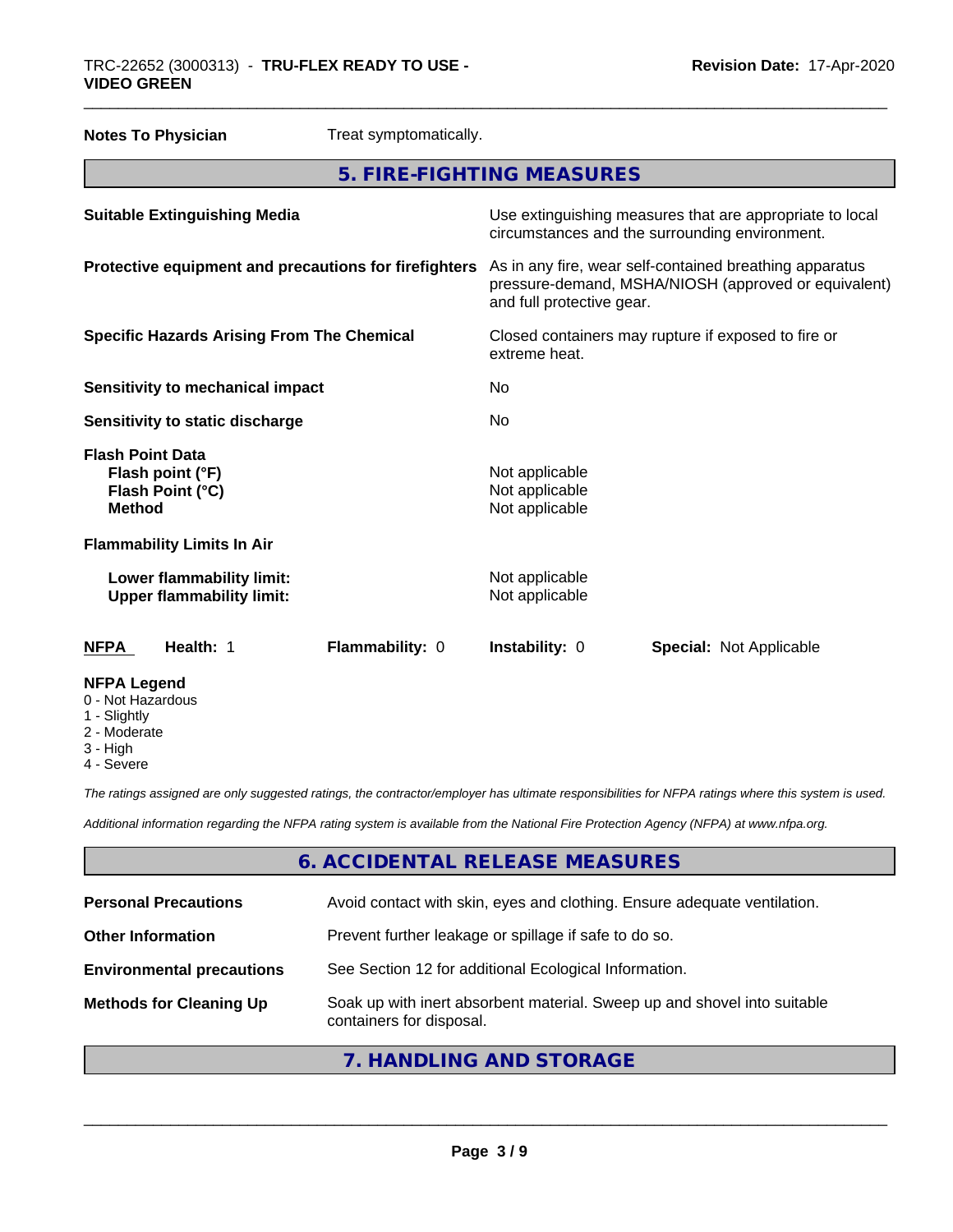| Avoid contact with skin, eyes and clothing. Avoid breathing vapors, spray mists or<br>sanding dust. In case of insufficient ventilation, wear suitable respiratory<br>equipment. |
|----------------------------------------------------------------------------------------------------------------------------------------------------------------------------------|
| Keep container tightly closed. Keep out of the reach of children.                                                                                                                |
| No information available                                                                                                                                                         |
|                                                                                                                                                                                  |

# **8. EXPOSURE CONTROLS/PERSONAL PROTECTION**

## **Exposure Limits**

| <b>Chemical name</b> | <b>ACGIH TLV</b>                                                                                                                     | <b>OSHA PEL</b>                                                                             |
|----------------------|--------------------------------------------------------------------------------------------------------------------------------------|---------------------------------------------------------------------------------------------|
| Silica, crystalline  | TWA: $0.025$ mg/m <sup>3</sup> respirable<br>particulate matter                                                                      | 50 μg/m <sup>3</sup> - TWA Respirable crystalline<br>silica 50 $\mu$ g/m <sup>3</sup> - TWA |
| Talc                 | TWA: $2 \text{ mg/m}^3$ particulate matter<br>containing no asbestos and <1%<br>crystalline silica, respirable particulate<br>matter | 20 mppcf - TWA                                                                              |
| Chromium oxide       | N/E                                                                                                                                  | $0.5$ mg/m <sup>3</sup> - TWA                                                               |

## **Legend**

ACGIH - American Conference of Governmental Industrial Hygienists Exposure Limits OSHA - Occupational Safety & Health Administration Exposure Limits N/E - Not Established

| <b>Engineering Measures</b>          | Ensure adequate ventilation, especially in confined areas.                                                                          |  |  |
|--------------------------------------|-------------------------------------------------------------------------------------------------------------------------------------|--|--|
| <b>Personal Protective Equipment</b> |                                                                                                                                     |  |  |
| <b>Eye/Face Protection</b>           | Safety glasses with side-shields.                                                                                                   |  |  |
| <b>Skin Protection</b>               | Protective gloves and impervious clothing.                                                                                          |  |  |
| <b>Respiratory Protection</b>        | In case of insufficient ventilation wear suitable respiratory equipment.                                                            |  |  |
| <b>Hygiene Measures</b>              | Avoid contact with skin, eyes and clothing. Remove and wash contaminated<br>clothing before re-use. Wash thoroughly after handling. |  |  |

# **9. PHYSICAL AND CHEMICAL PROPERTIES**

| Appearance              | liquid                   |  |
|-------------------------|--------------------------|--|
| Odor                    | little or no odor        |  |
| <b>Odor Threshold</b>   | No information available |  |
| Density (Ibs/gal)       | $11.1 - 11.5$            |  |
| <b>Specific Gravity</b> | 1.34 - 1.38              |  |
| рH                      | No information available |  |
| <b>Viscosity (cps)</b>  | No information available |  |
| Solubility(ies)         | No information available |  |
| <b>Water solubility</b> | No information available |  |
| <b>Evaporation Rate</b> | No information available |  |
| Vapor pressure          | No information available |  |
| Vapor density           | No information available |  |
| Wt. % Solids            | 45 - 55                  |  |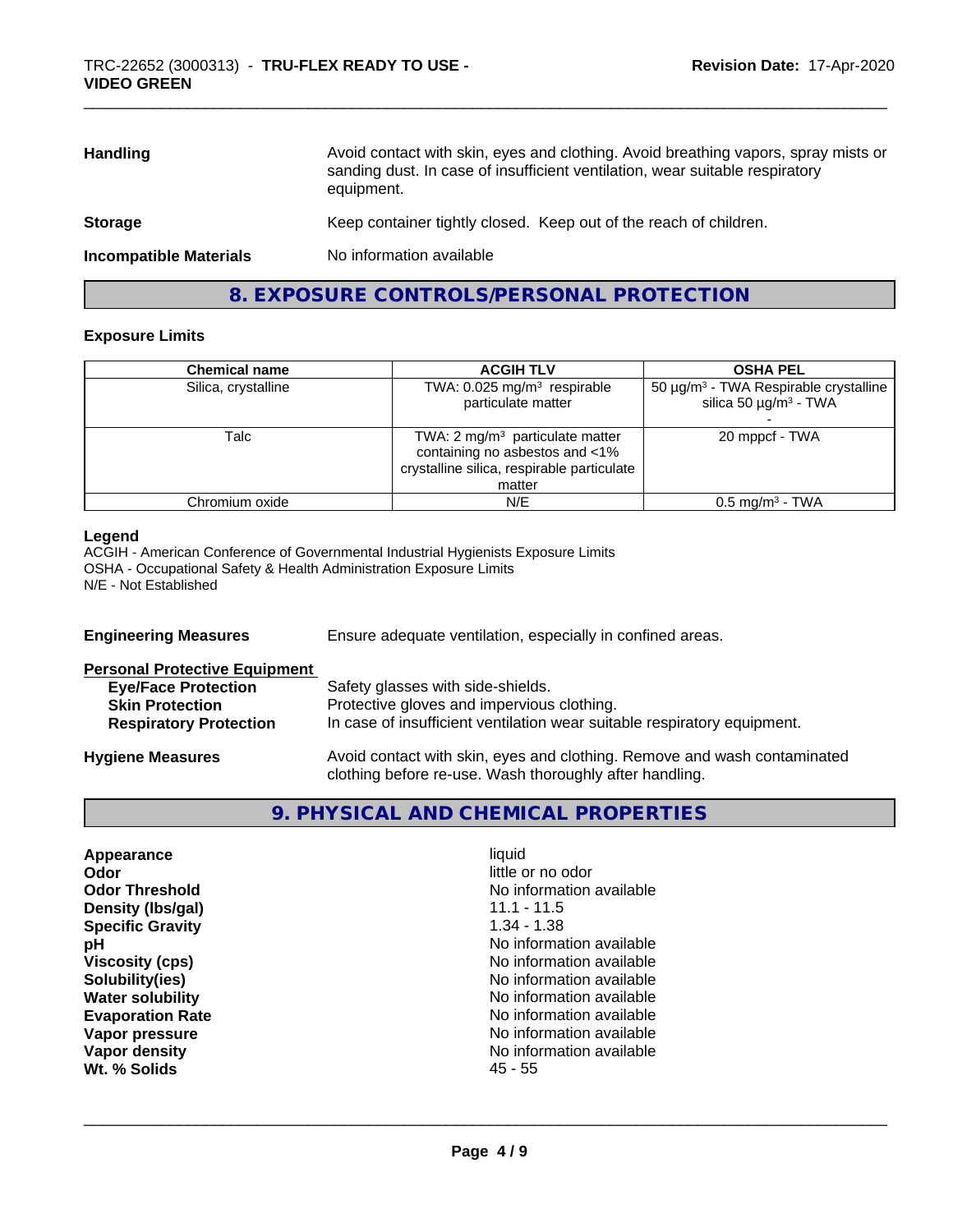| Vol. % Solids                        | $25 - 35$                |
|--------------------------------------|--------------------------|
| Wt. % Volatiles                      | $45 - 55$                |
| <b>Vol. % Volatiles</b>              | $65 - 75$                |
| <b>VOC Regulatory Limit (g/L)</b>    | < 100                    |
| <b>Boiling Point (°F)</b>            | 212                      |
| <b>Boiling Point (°C)</b>            | 100                      |
| Freezing point (°F)                  | 32                       |
| <b>Freezing Point (°C)</b>           | 0                        |
| Flash point (°F)                     | Not applicable           |
| Flash Point (°C)                     | Not applicable           |
| <b>Method</b>                        | Not applicable           |
| Flammability (solid, gas)            | Not applicable           |
| <b>Upper flammability limit:</b>     | Not applicable           |
| Lower flammability limit:            | Not applicable           |
| <b>Autoignition Temperature (°F)</b> | No information available |
| <b>Autoignition Temperature (°C)</b> | No information available |
| Decomposition Temperature (°F)       | No information available |
| Decomposition Temperature (°C)       | No information available |
| <b>Partition coefficient</b>         | No information available |

# **10. STABILITY AND REACTIVITY**

| <b>Reactivity</b>                         | Not Applicable                           |
|-------------------------------------------|------------------------------------------|
| <b>Chemical Stability</b>                 | Stable under normal conditions.          |
| <b>Conditions to avoid</b>                | Prevent from freezing.                   |
| <b>Incompatible Materials</b>             | No materials to be especially mentioned. |
| <b>Hazardous Decomposition Products</b>   | None under normal use.                   |
| <b>Possibility of hazardous reactions</b> | None under normal conditions of use.     |

**11. TOXICOLOGICAL INFORMATION**

| <b>Product Information</b>               |                                                                                            |
|------------------------------------------|--------------------------------------------------------------------------------------------|
| Information on likely routes of exposure |                                                                                            |
|                                          | <b>Principal Routes of Exposure</b> Eye contact, skin contact and inhalation.              |
| <b>Acute Toxicity</b>                    |                                                                                            |
| <b>Product Information</b>               | No information available                                                                   |
|                                          | Symptoms related to the physical, chemical and toxicological characteristics               |
| <b>Symptoms</b>                          | No information available                                                                   |
|                                          | Delayed and immediate effects as well as chronic effects from short and long-term exposure |
| Eye contact                              | May cause slight irritation.                                                               |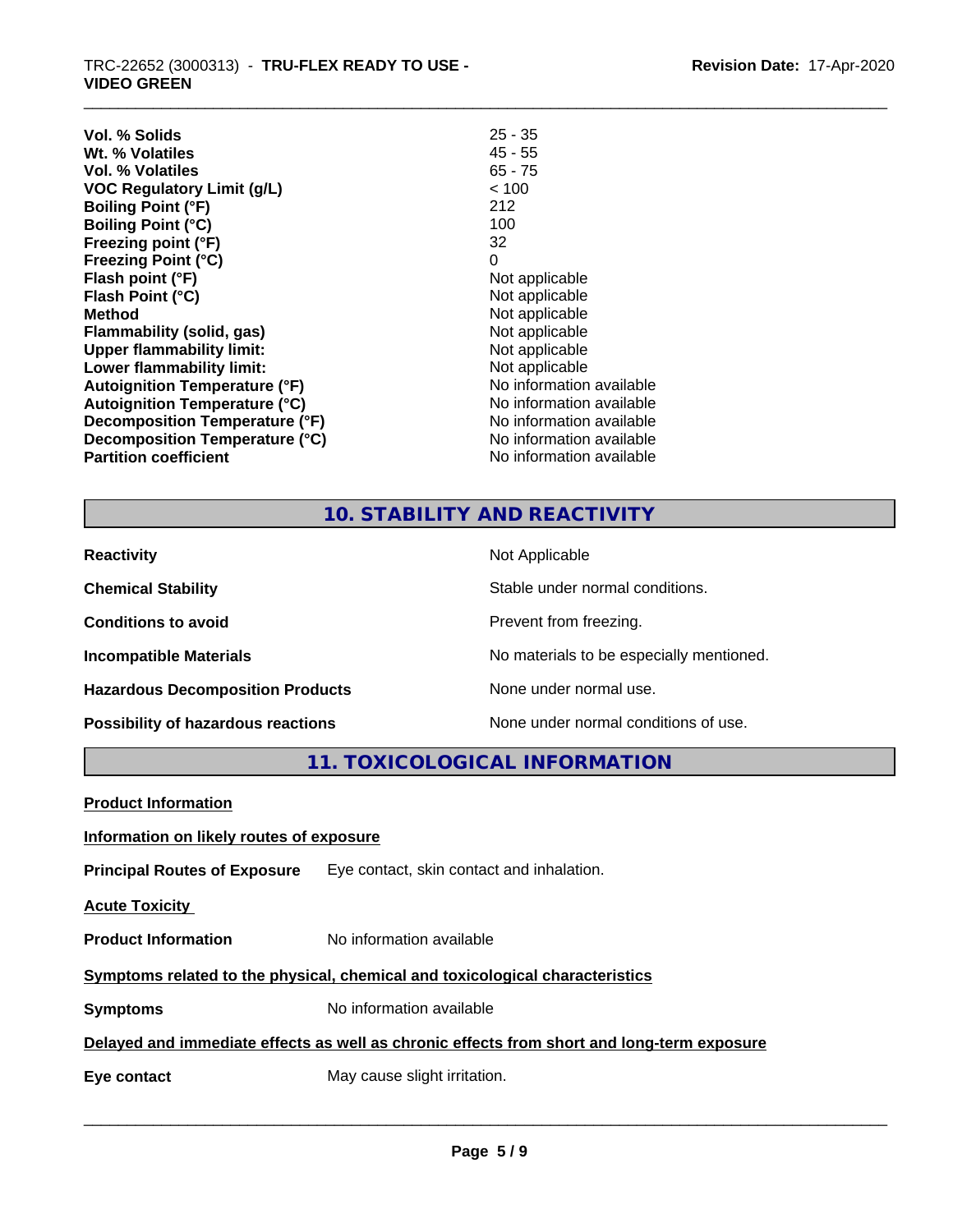| <b>Skin contact</b>           | Substance may cause slight skin irritation. Prolonged or repeated contact may dry<br>skin and cause irritation. |
|-------------------------------|-----------------------------------------------------------------------------------------------------------------|
| <b>Inhalation</b>             | May cause irritation of respiratory tract.                                                                      |
| Ingestion                     | Ingestion may cause gastrointestinal irritation, nausea, vomiting and diarrhea.                                 |
| <b>Sensitization</b>          | No information available                                                                                        |
| <b>Neurological Effects</b>   | No information available.                                                                                       |
| <b>Mutagenic Effects</b>      | No information available.                                                                                       |
| <b>Reproductive Effects</b>   | No information available.                                                                                       |
| <b>Developmental Effects</b>  | No information available.                                                                                       |
| <b>Target organ effects</b>   | No information available.                                                                                       |
| <b>STOT - single exposure</b> | No information available.                                                                                       |
| STOT - repeated exposure      | Causes damage to organs through prolonged or repeated exposure if inhaled.                                      |
| Other adverse effects         | No information available.                                                                                       |
| <b>Aspiration Hazard</b>      | No information available                                                                                        |

# **Numerical measures of toxicity**

#### **The following values are calculated based on chapter 3.1 of the GHS document**

**ATEmix (oral)** 1584 mg/kg

#### **Component Information**

| Chemical name                                                                                 | Oral LD50            | Dermal LD50            | Inhalation LC50 |
|-----------------------------------------------------------------------------------------------|----------------------|------------------------|-----------------|
| Chromium oxide<br>1308-38-9                                                                   | 10000                |                        |                 |
| Propanoic acid, 2-methyl-,<br>monoester with<br>2,2,4-trimethyl-1,3-pentanediol<br>25265-77-4 | $=$ 3200 mg/kg (Rat) | $> 15200$ mg/kg (Rat)  |                 |
| Sodium C14-C16 olefin sulfonate<br>68439-57-6                                                 | $= 2220$ mg/kg (Rat) | $> 740$ mg/kg (Rabbit) |                 |

# **Chronic Toxicity**

#### **Carcinogenicity**

*The information below indicateswhether each agency has listed any ingredient as a carcinogen:.*

| <b>Chemical</b><br>name | <b>IARC</b>         | <b>NTP</b>     | OSHA   |
|-------------------------|---------------------|----------------|--------|
|                         | Human<br>Carcinogen | Known<br>Humar | Listed |
| Silica, crystalline     |                     | Carcinogen     |        |

• Crystalline Silica has been determined to be carcinogenic to humans by IARC (1) when in respirable form. Risk of cancer depends on duration and level of inhalation exposure to spray mist or dust from sanding the dried paint.

#### **Legend**

IARC - International Agency for Research on Cancer NTP - National Toxicity Program OSHA - Occupational Safety & Health Administration

**12. ECOLOGICAL INFORMATION**

# **Ecotoxicity Effects**

The environmental impact of this product has not been fully investigated.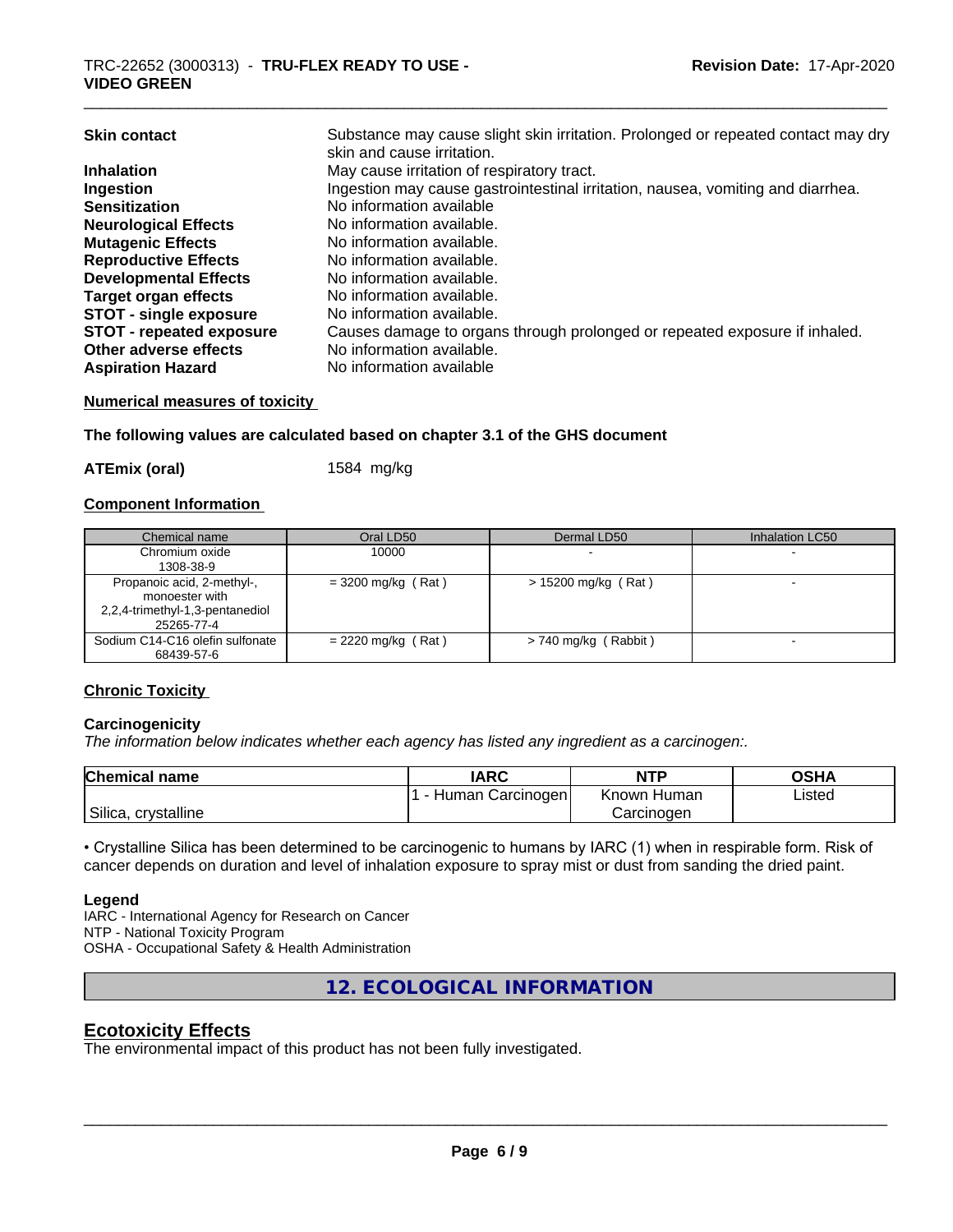# **Product Information**

#### **Acute Toxicity to Fish**

No information available

## **Acute Toxicity to Aquatic Invertebrates**

No information available

### **Acute Toxicity to Aquatic Plants**

No information available

#### **Persistence / Degradability**

No information available.

#### **Bioaccumulation**

There is no data for this product.

## **Mobility in Environmental Media**

No information available.

#### **Ozone**

No information available

# **Component Information**

## **Acute Toxicity to Fish**

No information available

#### **Acute Toxicity to Aquatic Invertebrates**

No information available

# **Acute Toxicity to Aquatic Plants**

No information available

|                              | 13. DISPOSAL CONSIDERATIONS                                                                                                                                                                                               |
|------------------------------|---------------------------------------------------------------------------------------------------------------------------------------------------------------------------------------------------------------------------|
| <b>Waste Disposal Method</b> | Dispose of in accordance with federal, state, and local regulations. Local<br>requirements may vary, consult your sanitation department or state-designated<br>environmental protection agency for more disposal options. |
|                              | 14. TRANSPORT INFORMATION                                                                                                                                                                                                 |
| <b>DOT</b>                   | Not regulated                                                                                                                                                                                                             |
| <b>ICAO/IATA</b>             | Not regulated                                                                                                                                                                                                             |
| <b>IMDG/IMO</b>              | Not regulated                                                                                                                                                                                                             |
|                              | <b>15. REGULATORY INFORMATION</b>                                                                                                                                                                                         |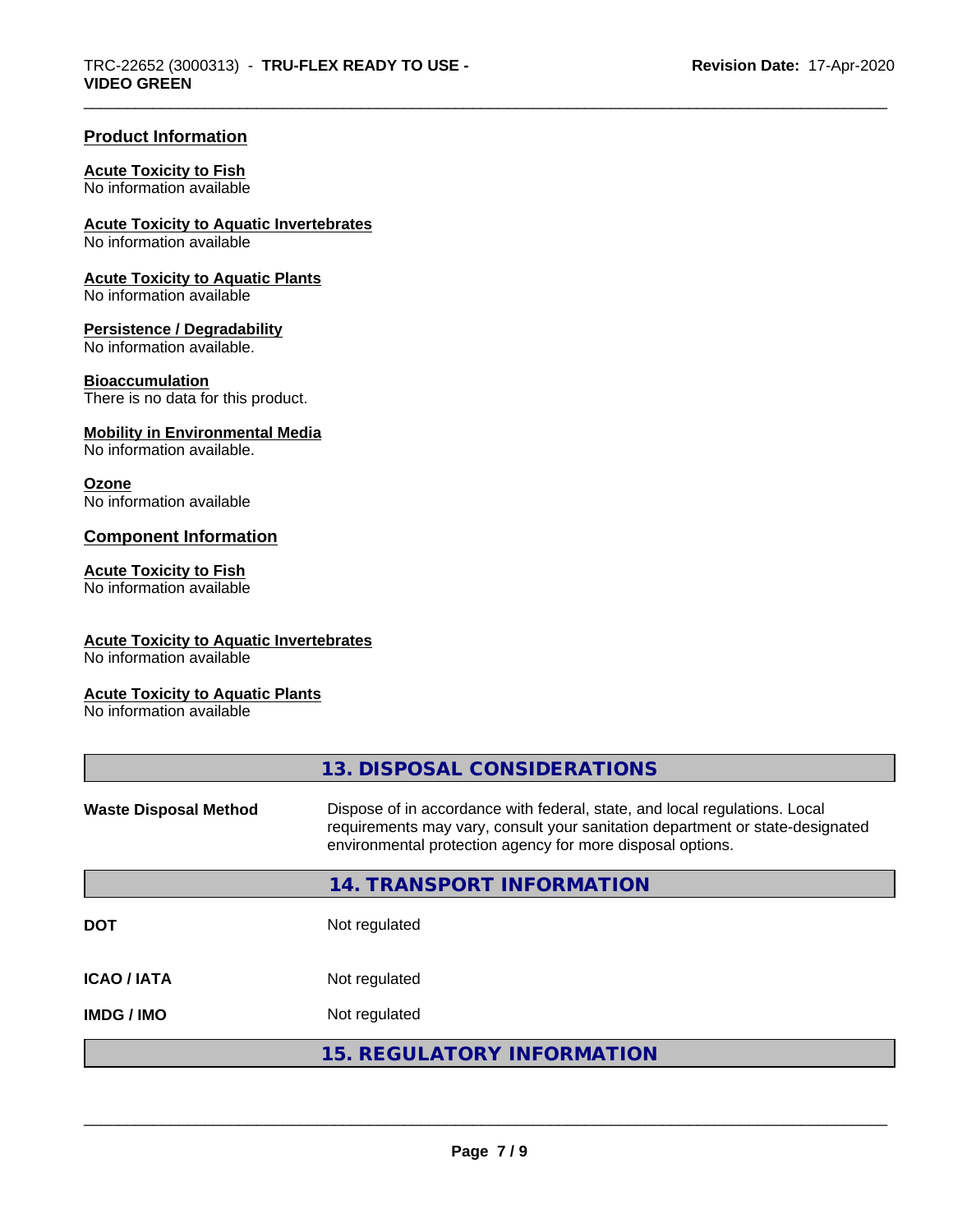# **International Inventories**

| <b>TSCA: United States</b> | Yes - All components are listed or exempt. |
|----------------------------|--------------------------------------------|
| <b>DSL: Canada</b>         | Yes - All components are listed or exempt. |

# **Federal Regulations**

| SARA 311/312 hazardous categorization |     |  |
|---------------------------------------|-----|--|
| Acute health hazard                   | Nο  |  |
| <b>Chronic Health Hazard</b>          | Yes |  |
| Fire hazard                           | Nο  |  |
| Sudden release of pressure hazard     | Nο  |  |
| <b>Reactive Hazard</b>                | No  |  |

#### **SARA 313**

Section 313 of Title III of the Superfund Amendments and Reauthorization Act of 1986 (SARA). This product contains a chemical or chemicals which are subject to the reporting requirements of the Act and Title 40 of the Code of Federal Regulations, Part 372:

| <b>Chemical name</b> | CAS No.  | Weiaht-% | <b>CERCLA/SARA 313</b>     |
|----------------------|----------|----------|----------------------------|
|                      |          |          | (de minimis concentration) |
| Chromium oxide       | 308-38-9 |          |                            |

# **Clean Air Act,Section 112 Hazardous Air Pollutants (HAPs) (see 40 CFR 61)**

This product contains the following HAPs:

| <b>Chemical name</b> | CAS No.   | Weight-% | <b>Hazardous Air Pollutant</b> |
|----------------------|-----------|----------|--------------------------------|
|                      |           |          | (HAP)                          |
| Chromium oxide       | 1308-38-9 |          | ∟isted                         |

## **US State Regulations**

# **California Proposition 65**

**AVIMARNING:** Cancer and Reproductive Harm– www.P65warnings.ca.gov

#### **State Right-to-Know**

| <b>Chemical name</b>  | <b>Massachusetts</b> | <b>New Jersey</b> | Pennsylvania |
|-----------------------|----------------------|-------------------|--------------|
| Silica<br>crystalline |                      |                   |              |
| $\tau$ alc            |                      |                   |              |
| Chromium oxide        |                      |                   |              |

# **Legend**

X - Listed

# **16. OTHER INFORMATION**